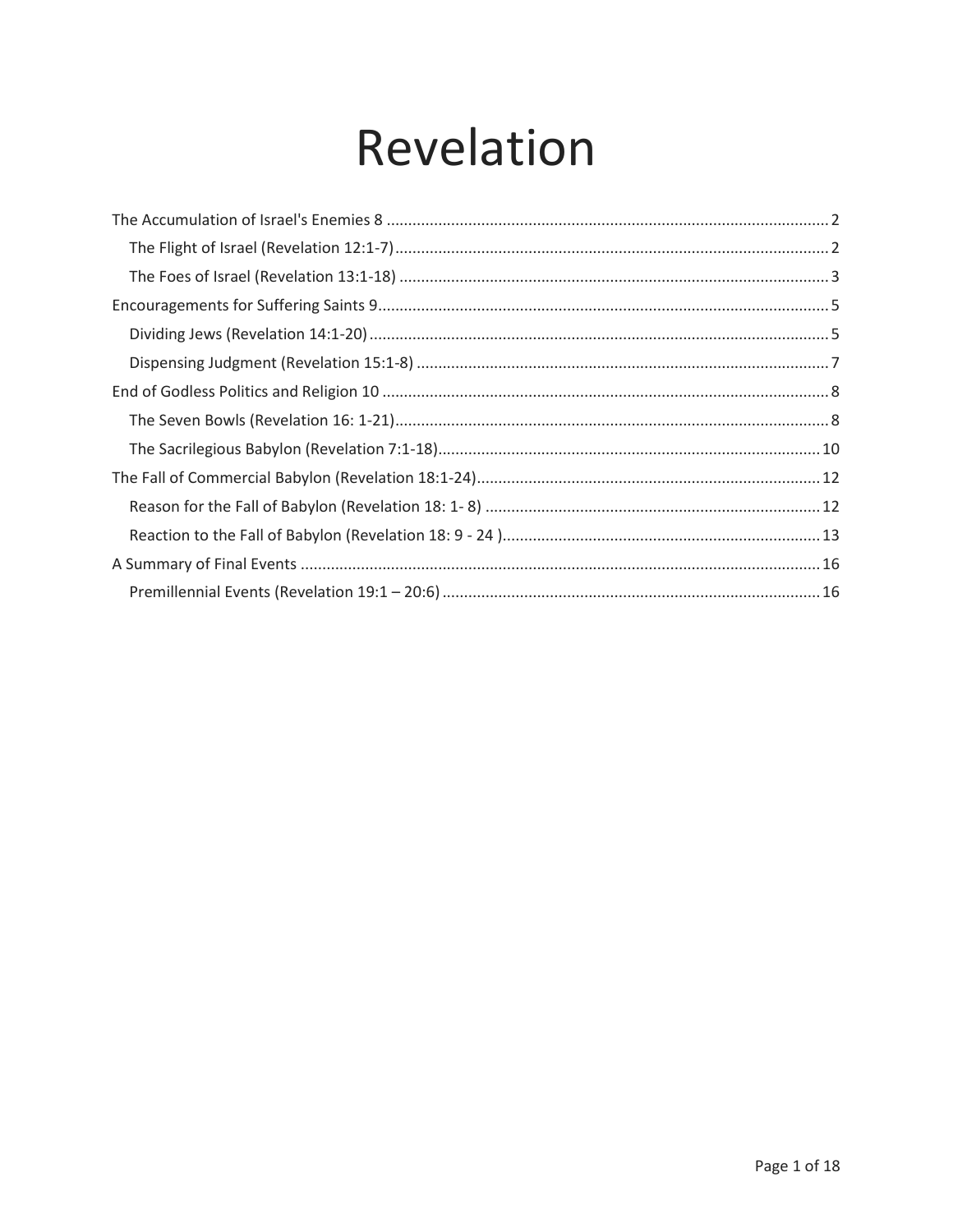## <span id="page-1-0"></span>The Accumulation of Israel's Enemies 8

Your understanding of chapters  $8 - 13$  of Revelation depends somewhat upon your awareness that at the midway point of the tribulation many events occur simultaneously or at least follow each other in rapid succession – sometimes with a cause-and-effect pattern. These chapters do not put the events in chronological order, but the sequence seems to be as follows: (1)The erection of an idol in the temple at Jerusalem (8:11; 11:2; 13:2); (2) the escape of many Jews to a wilderness retreat (12:6, 14); (3) the ejection of Satan and his angels from the "heavenlies"  $(12:8-10)$ ;  $(4)$  the eruption of demons from the abyss  $(9:1-11)$ ;  $(5)$  the entrance of the northern armies to Palestine (8:1-13; 9:3-21); (6) the elimination of the Russian armies (12:16); (7) the expansion of the kingdom of the two beasts (13:1-18); (8) Israel's endurance of persecution from beasts (11:7, 13:7, 15). Moreover, these chapters have special application to the coming crisis in the Mideast.

#### <span id="page-1-1"></span>**The Flight of Israel (Revelation 12:1-7)**

As soon as the Jews learn that an idol has been erected in the restored Temple, many of them will heed the warning of Christ in Matthew 24:16-26 and flee to a place where they will be safe from the northern desolator (Russia). Revelation 12 describes this flight. The woman in verse 1 represents Israel. It makes no sense at all to identify the woman with Eve, the Virgin Mary, or the church. The church is the bride of Christ, not the woman in this chapter. John sees Israel in the governmental role which God destines for her to fulfill in the millennial kingdom. The man child in versus 2, 4, 5 is Christ, for He alone will rule the nations with a rod of iron. Israel produced Christ "after the flesh." Israel was the matrix from which he came into the human race.

The dragon is Satan (verses 3, 7, 9). Satan, the old serpent, heard the pronouncement of Genesis 3:15, and from that moment he entered into a conflict with "the seed of woman" (Christ). When Christ was born of Mary, the devil sensed the significance of this event and discerned in it an end of his ignominious career. Hence he moved King Herod to slaughter the innocents, hoping thereby to kill Christ (verse 4c). All of the devil's engines of destruction failed to eliminate his arch enemy. Even death did not defeat Him, for God raised Him from the dead and caught Him up to heaven in the ascension (verse 5).

The supernatural child which is Israel brought into the world had the authority to sit upon David's throne as Israel's sovereign ruler, but the representatives of the nation rejected His kingly credentials and instigated His crucifixion. That official repudiation of their Messiah has brought and will yet bring Israel indescribable anguish (verse 2). The "child" will remain in Heaven until Israel acknowledges its ill-treatment of Him and calls for Him to come to deliver them from destruction.

When God removes the church from the earth at the rapture, he will resume his special dealings with Israel again. In order to bring the nation to the end of itself, he will permit external enemies (the northern king and the western king) to persecute her. He will also permit an internal enemy (the Jewish king) to persecute her. Caught is awful maelstrom of affliction, Israel will cast themselves on Christ for deliverance. These sufferings of Israel during the tribulation are her travail and her birth pangs.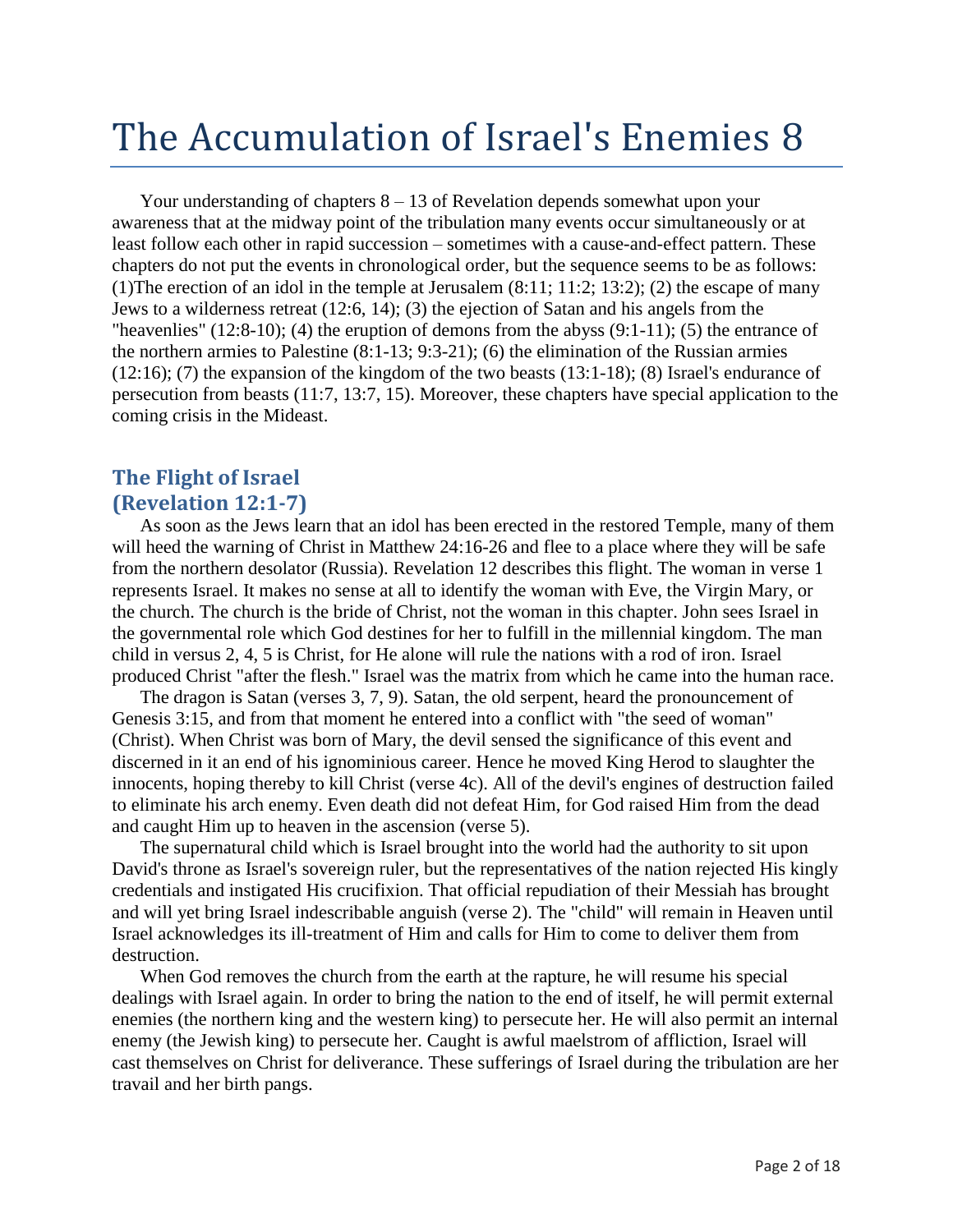The instrumental cause of Israel's immediate sufferings right after the middle of the tribulation is the invasion of Russia from the north. Many Jews will escape this horrible Holocaust possibly by chartering planes and flying out of Israel to the remote access is of Jordan and probably other adjacent lands. The northern aggressor will not ravage these districts. Jews will be secure here for the remainder of the tribulation period (verse 6).

As the King of the North is the instrumental cause of the suffering, the devil and his angels are the procuring cause of the agony (verses 7-13). At the middle of the tribulation Michael will cast Satan out of the airways and confine the devil's activities to earth. Satan will determine to exhaust his fury on Israel because Israel has produced the man child who will ultimately execute the devil's death warrant. In looking for a likely tool to use in destroying Israel, the devil will lay hold of the armies of the North and inspired them to attack Israel (versus 13, 15). Of course, in all of this activity, God himself is the efficient cause of Israel's suffering. God will use the wrath of the devil, and the devil will use the anti-Semitism of Russia to bring it all about.

Israel would be annihilated by this formidable invasion if it were not for God's early warning system. The erection of the idol in the temple is the signal for Jews to leave the land; the invasion will occur almost immediately afterward. God will cause a supernatural darkness to enable Jews to escape under its protective cover. God will enable the Russian armies from venturing into those areas where Jews will be hiding. Finally God will super naturally intervene and liquidate the Russian army by causing the earth to swallow them up just as they were about to capture the city of Jerusalem. This unexpected turn of events will bring many to Christ.

#### <span id="page-2-0"></span>**The Foes of Israel (Revelation 13:1-18)**

Satan will not cease his endeavors to destroy Israel when the armies of the North lie still in death. Indeed, he will raise up another enemy of Israel in the person of the European dictator and still another in the person of the Jewish antichrist. Satan will resolve to destroy those Jews who have not fled to safety (12:17). This time he will use as his instrument the expanding empire of nations that encompasses Western Europe in the Middle East.

The devil stands upon the sand of the sea (verse 1). The result is the appearance of a beast arises out of the sea. The beast is both an empire an emperor. Some of the descriptions here apply to the empire, others to the emperor, and a few two both. The ten horns signify that when the Roman Empire makes its appearance again in history, it will consist of a ten-nation unification – a political and military community, a United States of Europe.

The ten-nation confederacy will likely not gain much progress until God removes Russia from the scene; but with Russia out of the picture, the Roman Empire will expand until it incorporates into its domains all of the territories once occupied by Greece (the leopard), Persia (the bear), and Babylon (the lion). This empire will probably exist as a ten-nation unity at the beginning of the tribulation, but not until the middle of tribulation will Satan take possession of this political entity and use it in his last desperate struggle to oppose the coming kingdom of Christ and to destroy those people who are destined to become the ruling citizenry of that kingdom.

The devil will seize this empire by enabling an obscure politician, who he energizes, to put down all opposition from three of the ten ruling kings. The man will accomplish this feat in the middle of the tribulation, and the kings will thereupon grant him the powers of an absolute dictator. The whole world will stand in awe of these proceedings (verse 3). Then the devil will motivate the dictator to assume divine titles and prerogatives (verse 4). At this point no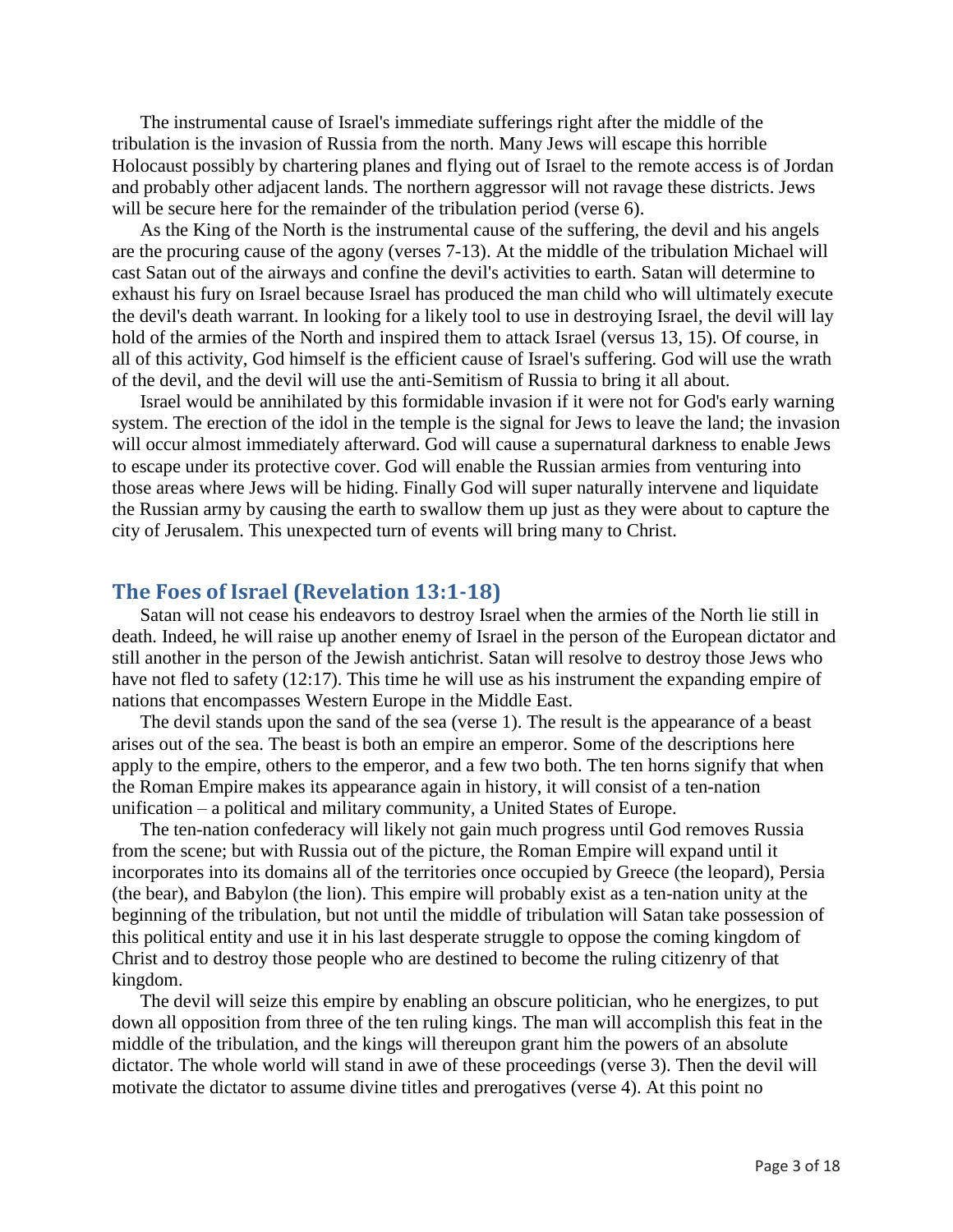contestants trouble the dictator; later, it seems, the kings of the East will attack him and defeat him (verse 10; compare with 16:12; 19:20, 21).

While the dictator has absolute powers  $-42$  months only – he will distinguish himself by his blasphemous oratory (verses 5,6). His wicked word will precede his atrocious deeds. He will initiate a program calculated to exterminate the tribulation saints (verse 7). No part of the planet will go unaffected by the dictator's policies. He will commit the crowning infamy by introducing emperor worship (verse 8). Only God's elect people will refuse to pay him the divine honors he demands. Living by the sword, however, he will die by the sword (verse 10).

The first beast is a gentile, resides in Western Europe, and controls political and military affairs. Daniel 7 refers to him as the "little horn." Daniel 9:26 calls him "the [Roman] prince." The second beast, a Jew, resides in Palestine, and controls commercial and religious affairs. Daniel 11:36 calls him "the king." The European dictator and the Jewish deceiver are allies – an alliance that Israel got mixed up in at the beginning of the tribulation before the dictator took possession of the ten-nation empire. The second beast, as the official representative of the Jews, concluded a treaty of defense with the ten-nation empire in order to secure Israel against an attack from the king of the north (Russia). Now, in the middle of the tribulation, the European dictator comes to absolute power in the West, and he informs the second beast that if he wants continued protection, the second beast will have to promote the worship of the first beast.

The second beast subsequently puts a statue of the first beast in the restored Jewish temple – and he does so willingly, not by compulsion (verse 12). Second beast is not a slave of the first beast. The second beast exercises absolute power in the Middle East, while the first beast exercises sovereign authority in Europe. Both beasts demand and receive worship. Both beasts are diabolical. But the second be seems to be the more energetic and active of the two. He is certainly more dramatic, for with the supernatural powers he gets from the devil, he will convince wide-eyed Jews he is their long-awaited Messianic King and therefore has the right to assume also priestly and prophetic functions.

The chief characteristic of the second beast is his ability to perform miracles and deceive people (verses 13, 14). The first beast is never so described. The second beast is the religious actor of the future; it is the second beast who sits in the Temple at Jerusalem, receiving worship and working "with all powers and signs and lying wonders" (II Thessalonians 2:4-10). It is the second beast who is eminently the deceiver, the liar, the false prophet, and the fountain of error. The Apostle John associates the word "antichrist" with false prophets, the spirit of error, liars, and deceivers. Every description applies to the second beast, not the first, and for this reason the title "antichrist" rightly belongs on the second beast, not the first. It is the second beast that poses as Christ, not the first. It is the second beast who gives an identifying mark, not the first.

The second beast – the Jewish antichrist – has the power to boycott goods and control all trade in the empire which he jointly rules with the first beast (verses 16, 17). Babylon will once again become the world center of commerce, and in all probability the second beast will be responsible for smooth operation of restored Babylon on the Euphrates River.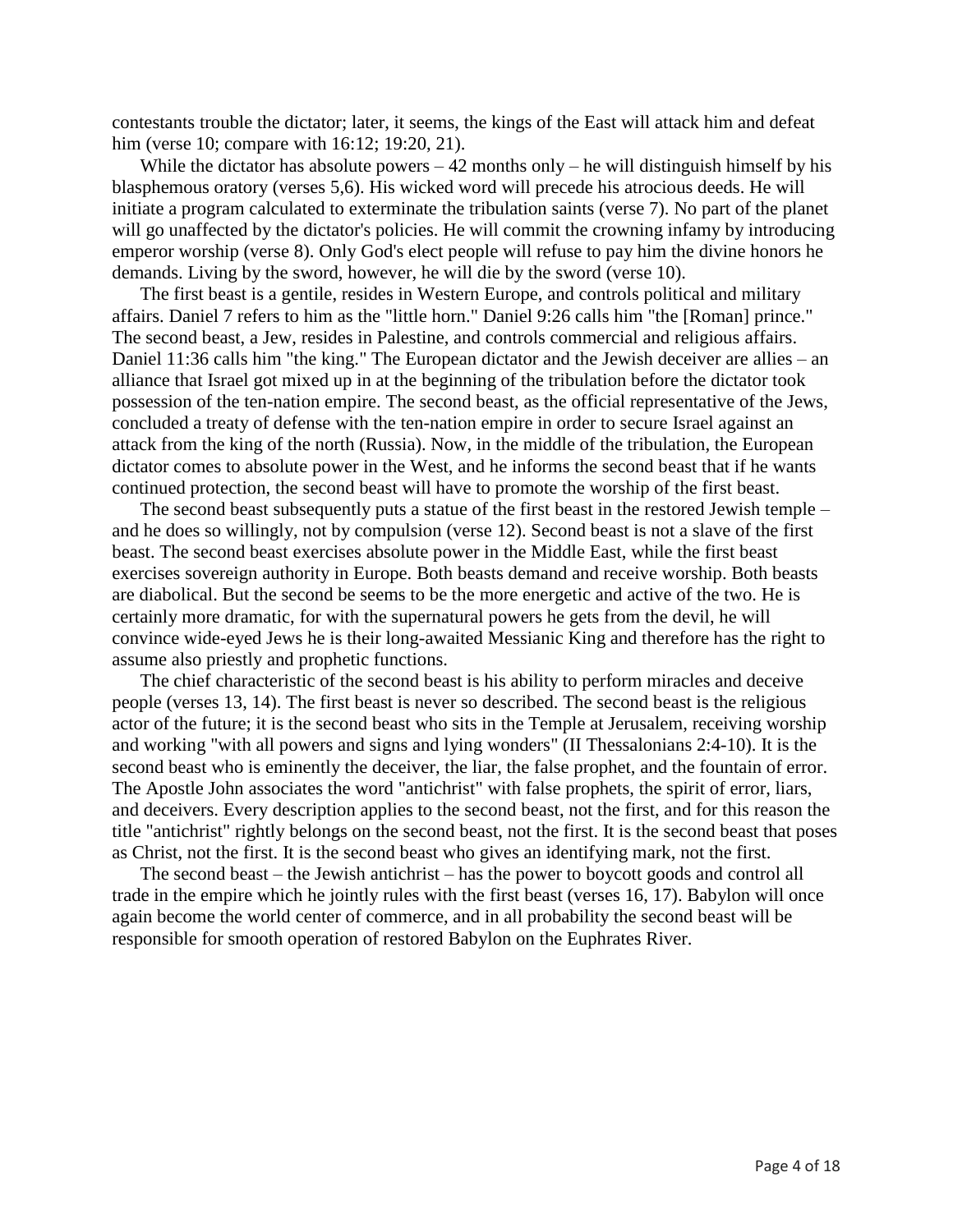## <span id="page-4-0"></span>Encouragements for Suffering Saints 9

Proverbs 29:1 aptly applies to the situation that comes before us in Revelation  $14 - 15$ : "He, that being often reproved hardeneth his neck, shall suddenly be destroyed and that without remedy." Proverbs 6:15 is also to the point: "Therefore shall his calamity come suddenly, suddenly shall he be broken without remedy. When the warning cries of men and angels go unheeded, nothing remains but untempered judgment.

#### <span id="page-4-1"></span>**Dividing Jews (Revelation 14:1-20)**

Thousands of Jews – both saved and unsaved – will die during the entire tribulation. Saved Jews will die as martyrs; unsaved Jews will be caught in the various invasions that will sweep the land of Palestine. At the very end of the tribulation just before Christ returns to earth, two classes of Jews will be alive: the godly Jews who have defied the beast and godless Jews who have allied themselves with the beast and have survived the general judgments. When Christ comes he will deal personally with any unsaved survivors by destroying them. He will gather out the tares (the wicked) and leave the wheat (the righteous). One shall be taken (the wicked), and the other left (the righteous).

None of these events actually occur in revelation  $14 - 15$ ; they are only announced. John anticipates the millennial reign of Christ from Jerusalem (verse 1). He sees the 144,000 Jews of Revelation 7 still safe and in the company of the reigning King. John mentions these items at this point in revelation in order to encourage the tribulation saints who are still suffering at the hands of their enemies. Their victory is ultimately assured, and so they have reason to hold steady in their opposition to the beast and the Antichrist.

The war-weary saints on earth are the objects of the sympathy of the Jews martyrs who are singing a new song in heaven (verse 3). Heaven and earth are very near. The great cloud of martyred witnesses in Heaven are a challenge to the Jewish survivors on earth. The example of the Jews who sacrificed their lives for Christ will spur their comrades on to heroic deeds. The song which the martyrs sing in Heaven somehow pertains to the endurance of the 144,000 who are delivered from the present evil world. Perhaps they are singing praises to God, who kept his promise to preserve the 144,000 through the tribulation period.

The 144,000 are "virgins" in the sense that they have maintained purity of doctrine and life despite inducements to apostatize (verse 4). The threats of the beast and the false prophet could not influence them to abandon Christ. They had given Him their undivided allegiance and refused to stray from His leading. God had purchased them as a special act of sovereign grace. They belonged exclusively to Him and therefore acknowledged the ownership of no other. Like the first fruits and the harvest which follows, the 144,000 will be the earnest of a large group of saved Jews who will be participate in the millennial kingdom.

The 144,000 stand in sharp contrast to the prevailing principles of the tribulation era. Falsehood and deceit will everywhere abound but the 144,000 pay strictest attention to the truth (verse 5). Other Jews on all hands will identify themselves with the man of sin and adultery, but the 144,000 regulate their lives according to God's Word. At the time when the majority of Jews are guilty of the worst form of apostasy the 144,000 are blameless in God's sight.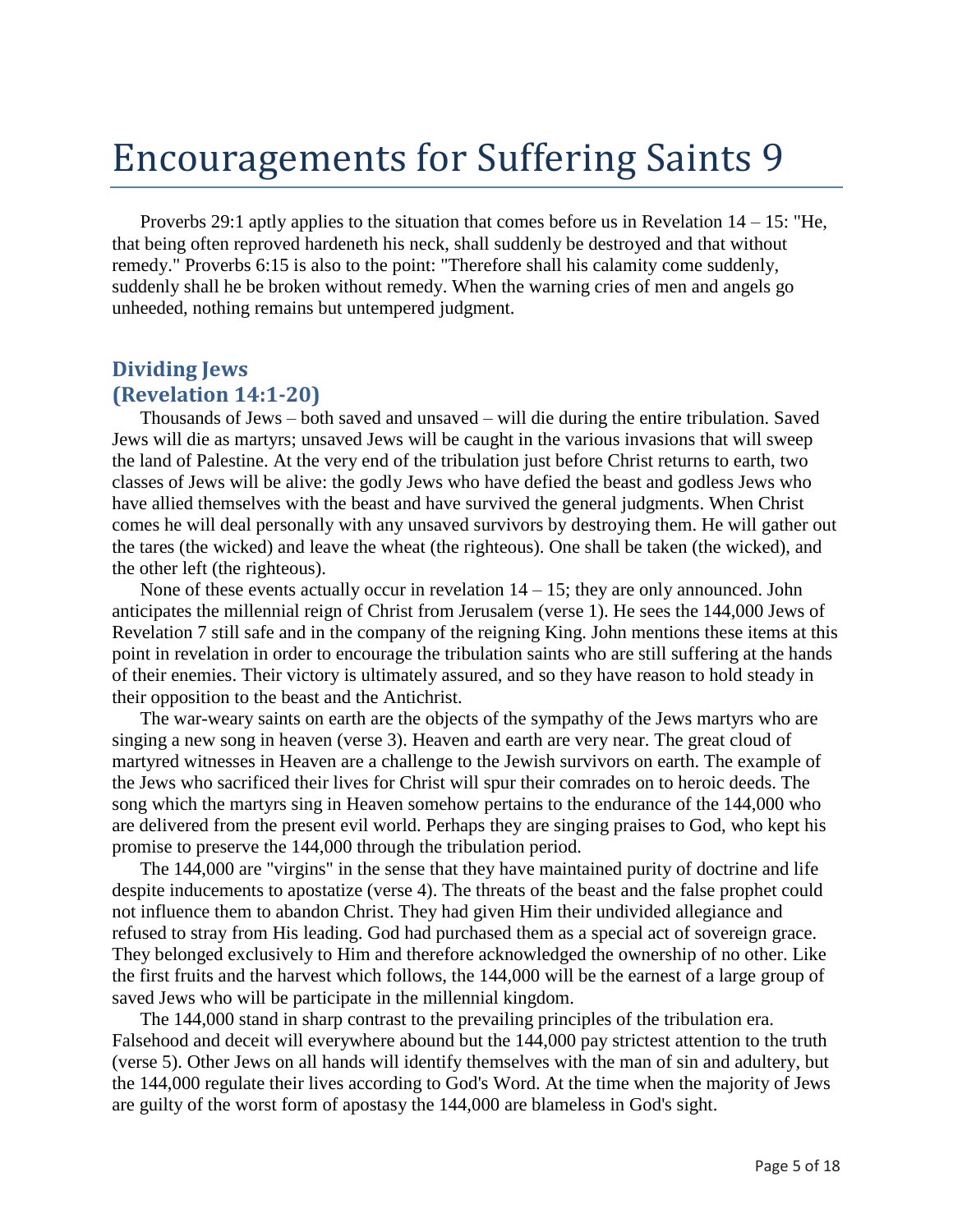Verses  $6 - 20$  give the order of events that lead up to the fulfillment which verses  $1 - 3$ anticipate. The everlasting gospel becomes the subject of a worldwide proclamation. It is the good news that the persecuted remnant of Jews is waiting to hear (verses 6, 7). It is the announcement of God's vengeance upon Israel's enemies. It presses the claims of the Creator upon the creature. The message is perfectly consistent with the old-age principle that judgment will overtake sinners eventually. But therefore the cup of God's wrath overflows, He calls upon sinners universally to fear, glorify, and worship him. This is there last opportunity to repent of their sins and own God's sovereignty over all things.

Those who are depending upon commercial Babylon to sustain and safeguard them are due for a bitter disappointment. God warns them of their false confidence by announcing that Babylon will collapse; it will be in no position to help anyone. Regardless of how widespread its influence becomes during the tribulation and how many people are caught in the orbit of its activities, Babylon is destined for oblivion (verse 8). It will corrupt the nations no more.

With the fall of Babylon occurs the destruction of the empire of the beast, for the same armies which God will use to destroy Babylon will also destroy the empire of the beast. In the everlasting gospel God warns sinners that they cannot identify with the beast or false prophet and get away with it (verse 9). When the empire of the beast topples, the followers of the beast will be overtaken in the judgement. Their lot is punishment in eternal Hell (verses 10, 11). They have associated with the beast and his wicked projects, and they have associated with him in his everlasting torment.

The hope, based on divine promises that the prosecutors will soon find themselves in the hands of an angry God enables the Jewish tribulation Saints to be patient a little longer and to endure a little more (verse 12). Regardless of what the beast demands, they obey commandments of God and remain faithful to Christ. Some will pay the supreme sacrifice for their faith (verse 13), but their death is especially precious to the Lord for whom they suffer martyrdom. Their labors are more abundant and their words more accomplished under the most trying circumstances; therefore, a special blessing is their portion. Other saints will suffer affliction before their martyrdom, but none will suffer so severely as those who oppose the Roman prince and his minister of religion.

Yet another thing greets John's eye. He sees the Son of man coming with a sharp sickle to reap the harvest of the earth (verses  $14 - 16$ ). This refers to a harvest of judgment. With the sickle Christ will cut down the apostate Jews and sever them from the godly Jews. The work is not a single act. This weeding-out process will go on all during the second half of the tribulation. Christ will use providential agencies for accomplishing this judgment. The trumpet judgments will provide for the invasion of Russia, and duration that invasion many of apostate Jews will be killed. The harvest here refers to these general calamities which will bring death to thousands of godless Jews.

The judgment of verses  $7 - 20$  appears to be the very last stage in God's process of separating saved Jews from unsaved Jews. The general judgments under the trumpets will not succeed in destroying all rebel Jews. Some will survive and be alive after the destruction of the empire of the beast. Christ will, it seems, come personally to slay the wicked who still remain after the tribulation judgments are finished. He will send his angels to remove from earth all those wicked survivors. Only save Jews will then remain on earth to populate the millennial kingdom.

Jews and Palestine are chiefly in the view in both the harvest judgment (verses  $14 - 16$ ) and the vineyard judgment (verses  $17 - 20$ ). Figuratively, apostate Israel is in the vine that yields only sour grapes (Isaiah 5:1-7). Nothing can remedy this situation except for God to tread the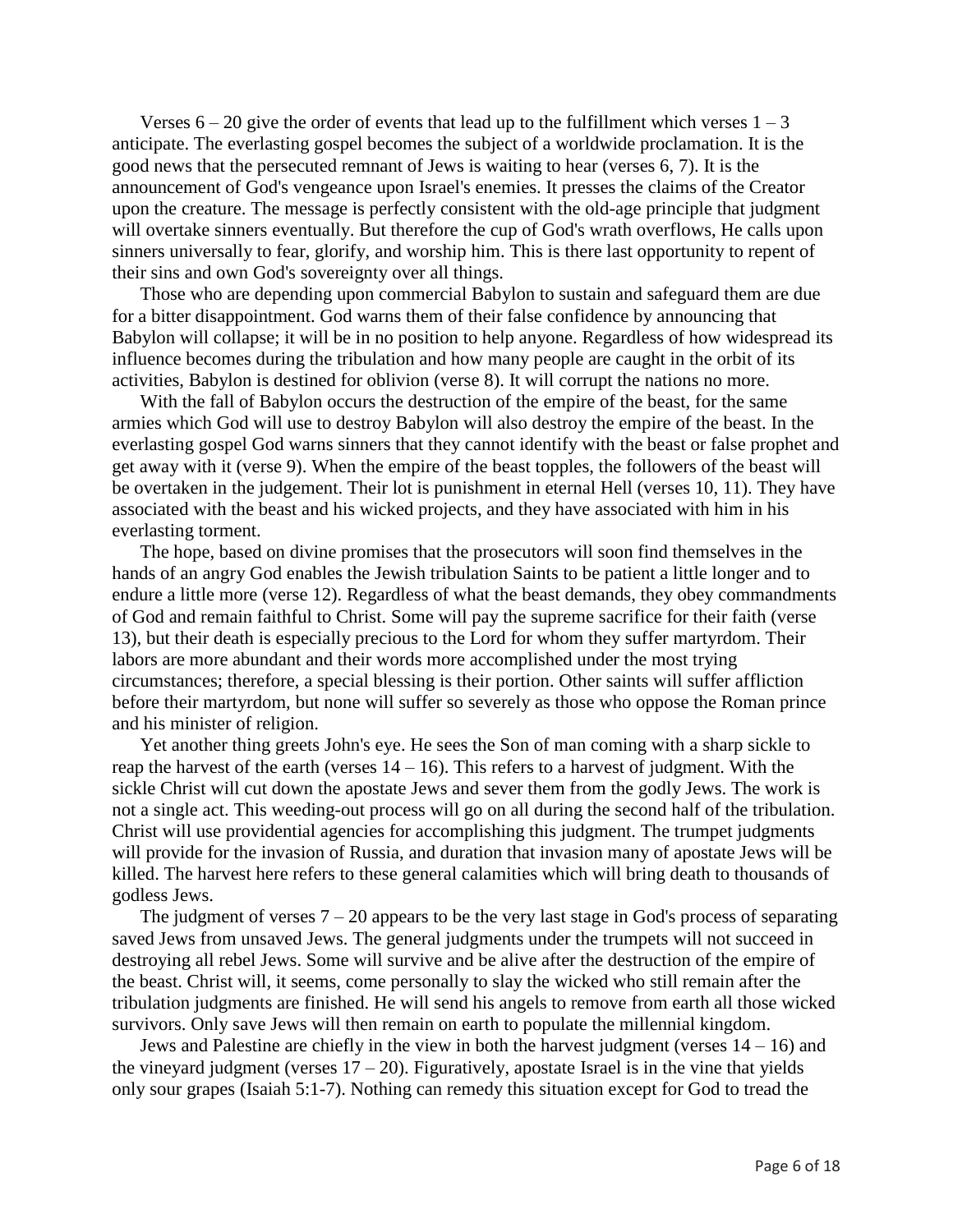vine under foot. The final stage of this judgment upon Israel will occur in the valley of Jehoshaphat outside the city of Jerusalem. But the whole of the land of Israel will be drenched in blood – from Dan to Beersheba (verse 20).

#### <span id="page-6-0"></span>**Dispensing Judgment (Revelation 15:1-8)**

Before describing the nature, source, scope, and duration of the final judgments, John takes account of a group of people who get the victory over the beast while the beast is in the height of his power verses  $2 - 4$ ). Most interpreters believe that this is a martyred company who are in Heaven. If the sea of glass here is the same as that in revelation 4, then they are probably right. If, however, the sea of glass here is not the same as that in revelation 4, then perhaps the victorious company represents those Jews who survived their tribulation despite the fact they have defied the beast.

The fact that the company of victors sing the song of Moses may indicate they are the survivors of the tribulation and not martyrs. Moses and the Israelites did not win over Pharaoh by dying and going to Heaven. The song of Moses celebrated the overthrow of the armies of Pharaoh and the physical escape of Israel from his clutches. The Jews stood on the shore of the Red Sea and exalted in God's greatness and power. Many of the tribulation saints will have the same experience. Pursued by the Gentile dictator, they will pass through the ordeal of fire and flood and emerge triumphant. God will destroy the enemy by acts of power, and the rescued Israelites will compose songs appropriate to the occasion.

God will demonstrate afresh that He is the King of nations. In His sovereignty He raises them up to serve His purposes and He strips them of their power by His mere pleasure. The ruination of the empire of the beast will inspire the Gentiles to fear the Lord God almighty (verse 4), just as the destruction of Pharaoh's troops caused the surrounding nations to feel a fear and dread of God's great power.

One last detail now remains before the events of  $14:1 - 15:5$  can actually come to pass: the appointment of seven angels who will pour out the vials of God's wrath and destroy the kingdom of the beasts (verses  $5 - 8$ ). Although these angels are invested with the authority to ravage earth, they do not act until commanded to do so (16:1). At last all is ready for final disasters to descend upon Israel's foes.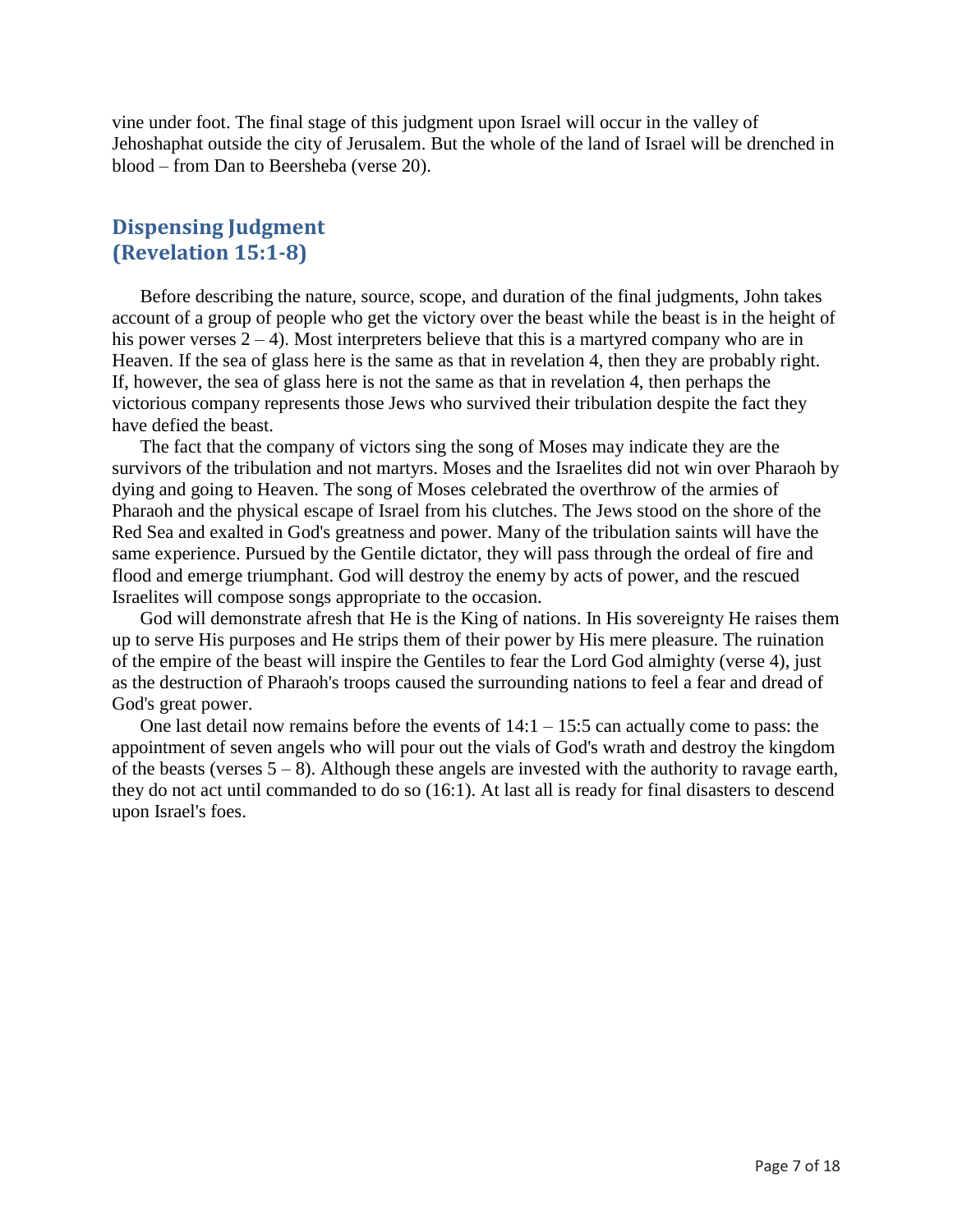# <span id="page-7-0"></span>End of Godless Politics and Religion 10

The world stage is already set for European unification and ecumenical union. Statesman everywhere are talking more and more about the consolidation of Europe eventually eclipsing the United States in economic growth. Changes in the Roman Catholic Church are a preparation for the return of apostate Protestantism to the papal fold. The Vatican is taking an increasingly active role in influencing governments for peace. The world Council of Churches is putting more and more pressure on politics.

The climax of all these political and religious maneuvers will occur in the tribulation when the ten-nation confederation and the one-world church will become super-powers. The godless state and the corrupt religion will continue only a brief time before God destroys both by blasts of His unmitigated wrath.

#### <span id="page-7-1"></span>**The Seven Bowls (Revelation 16: 1-21)**

Many of the voices which the apostle John heard are unidentifiable. Sometimes they represent angelic voices; at other times they represent the voice of God. They are always symbolic of an intelligent Providence. Nothing happens by chance or without divine permission. God controls all events.

One such voice now directs seven angels two empty their saucers upon the earth which has entered the final stage of its revolt against God (verse 1). They pour out without measure divine wrath. The seal judgments are a sprinkle of judgement. The trumpet judgments are a shower of judgment. The bowl or vial judgments are a storm of judgment unleashed in all its fury.

During Jesus' residence on earth his followers received miraculous cures for their diseases. The followers of the beast, however, are destined to receive miraculous diseases for their unholy association with the beast. The first bowl judgment brings an offensive and painful pestilence upon their worshippers of the beast parentheses (verse 2). Whatever the affliction, it will be an appropriate exhibition of their inward corruption.

The beast will depend upon seaways in order to maintain its vast political and commercial empire. Rebuilt Babylon will become the financial center of the reorganized Roman Empire and will ply its "trade by sea" (Revelation 18:17). The second bowl judgment will turn the oceans into stinking, rotting cesspools in which nothing can survive (verse 3). Imagine ships trying to plow through millions of Dead Sea creatures floating on the surface of the water!

Our present ecological crisis is nothing compared to what the divine judgments will produce in the final days of the tribulation period. The third bowl judgment will make all fresh water in the Kingdom of the beast unfit to drink (verse 4). The pollution of the rivers and streams will reach maximum proportions. Death will overtake those who drink from them. The turning of the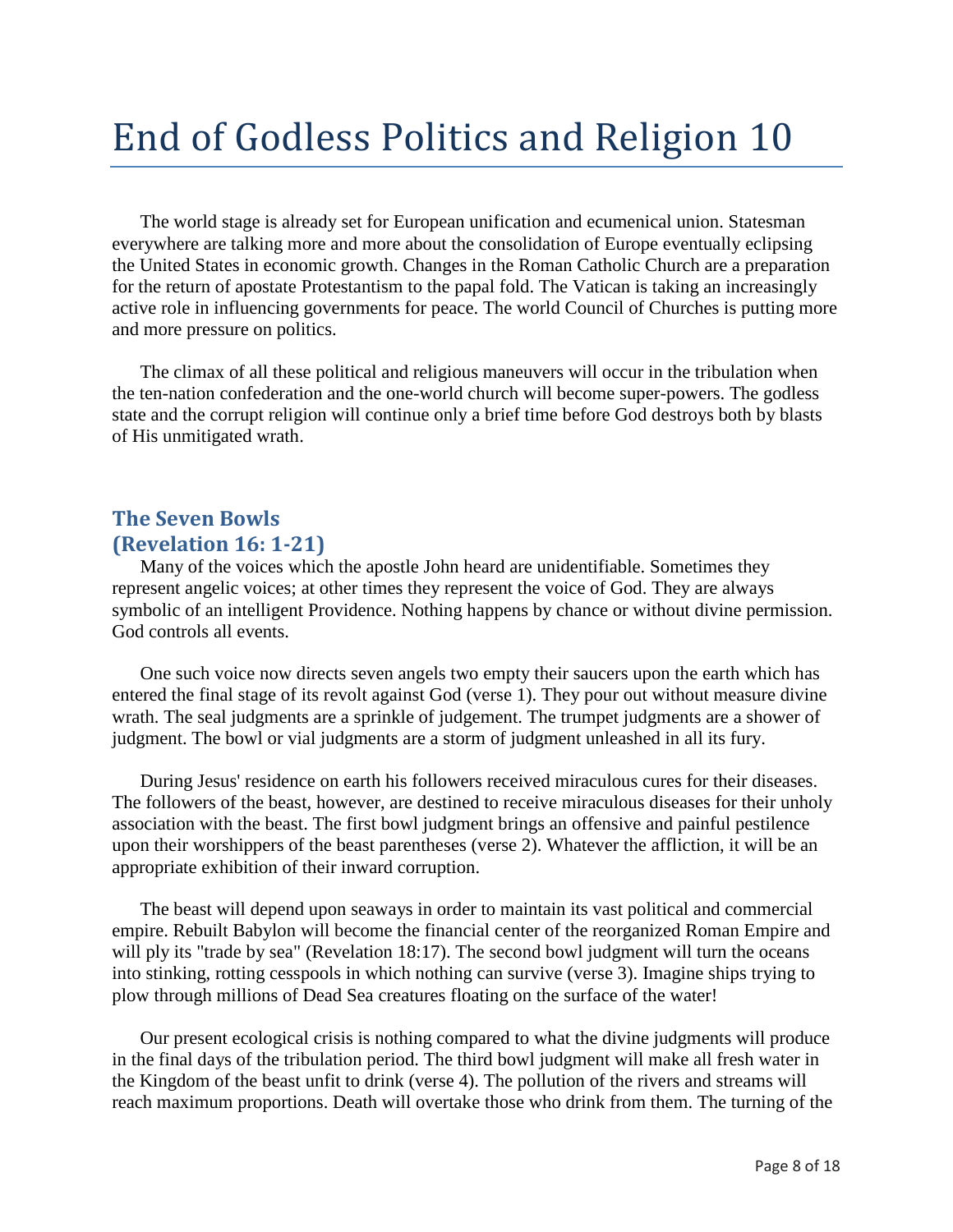freshwater to blood is not too severe a penalty for people who never seem to get enough of the blood of the Saints (versus 5, 6). They shed blood and now they must sup blood. In his justice God suits the punishment to the crime.

Whether something goes haywire with the sun itself or with the atmosphere that filters out the sun's rays we cannot be sure. At any rate, the effect of the fourth bowl judgment will be the same as if the temperature of the sun suddenly increases (verse 9). From the fourth day of creation God has caused his son to shine on the just and the unjust for their mutual benefit. Under the fourth bowl judgment the drastic increase of heat in the congested cities of the Roman Empire or resulted in thousands of people dying from sunstroke, suffocation, and third degree burns. Sunshine will become sunscorch. The boils will be made worse by blisters. But neither death nor discomfort is sufficient to bring sinners to repentance towards God and faith in Jesus Christ (verse 11).

Donald Grey Barnhouse conjectures that God will first cause the sun to flare up to an intense magnitude and subsequently dim until thick darkness covers the earth. Similar astronomical phenomena have been observed in the stars outside our solar system. Solar disturbances will cause electrical failures, leaving the kingdom of the beast in darkness. This is result of the fifth bowl judgment (verse 10). Beast worshippers will nurse their boils and blisters in perpetual night and curse God as the source of their miseries (verse 11).

The great sleeping giant of the east will now be fully awake. The rulers of the Orient will take advantage of the disasters which the beast is suffering all across his empire and launch a full-scale invasion upon Babylon – a literal city on the eastern frontier of the beast's empire. God will aid the Far Easterners by drying up the Euphrates River. This is the result of the sixth bowl judgment (verse 12). The dry riverbed of the Euphrates will provide a natural highway for the mobilization of China's millions. Oriental troops were marched northward and swooped down upon Palestine from the north. Communist China's dream of world conquest will seem to be imminent.

It may be that at this time Satan forsakes the Roman prince and his colleague in Jerusalem in favor of bigger game in the Eastern kings (verse 13). However that may be, demon spirits worked the sorts of miracles that convinced the Oriental kings it is time to invade Palestine and thus assumed global control (verse 14). Perhaps God will use these demon intelligences to dry up the Euphrates. That in itself would be enough to lure the kings of the East into the Holy Land. But eventually other miracles will contribute to the enterprise. The massive military movements need not alarm saved Gentiles. They are looking to Christ for deliverance, and in a view of His imminent public appearing they maintain a good testimony of life and lip (verse 15).

The beast with his armies will confront the kings of the East with their armies in the valley of Esdraelon for the focal point near the Hill of Megiddo (verse 16). This event has often been called the Battle of Armageddon. In a way this is true, but actually the Greek word translated "battle" in verse 14 should be rendered "war" or "campaign." What takes place in Megiddo is only one phase – the last phase – of a long campaign in which military troops ravage the whole of the Middle East.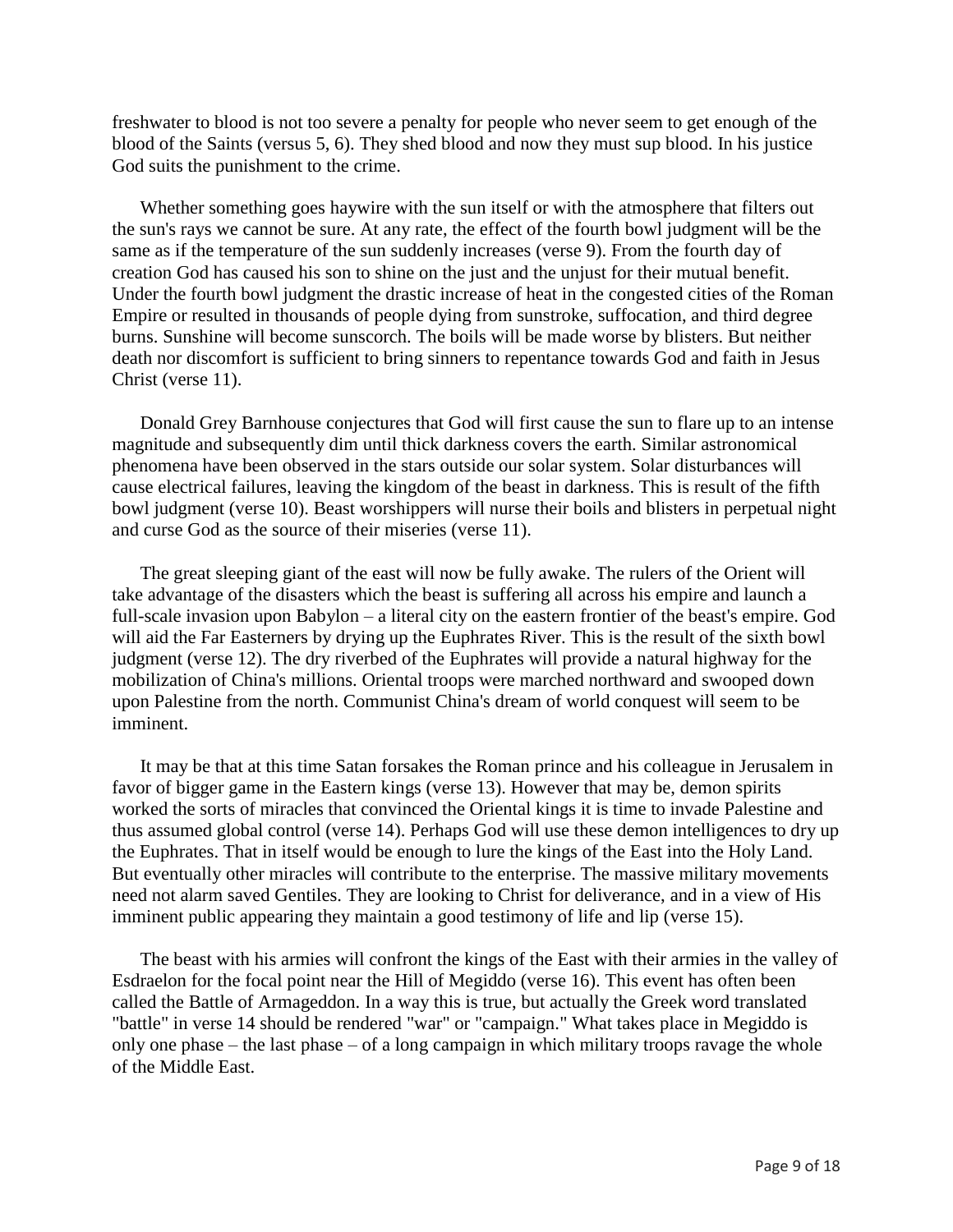The seventh bowl judgment brings God's purposes of wrath to a conclusion (verse 17). We cannot be certain how the contents of the bowl will affect the air. Conceivably this marks the end of the beast air force. Or, perhaps his or somebody else's space satellites containing warheads suddenly descend. Whatever it means, the greatest earthquake in recorded history will follow (verse 18). It will devastate all the cities in the territory of the beasts, including Babylon (verse 19). The wreckage will involve even the islands and mountains (verse 20). Out of the air will fall hailstones weighing as much as 100 pounds each (verse 21). Under such celestial bombardments the terrestrial convulsions the empire of the beast will sink into oblivion.

#### <span id="page-9-0"></span>**The Sacrilegious Babylon (Revelation 7:1-18)**

Having described the destruction of the political empire of the beast, John now concentrates on the destruction of the religious system of the tribulation period. It is helpful to keep in mind, however, that apostate Christendom meets its doom long before the empire collapses. Chronologically, the contents of chapter 17 belonged to the early part of the second half of the tribulation.

Counterfeit religion deserves the epithet "the great whore" because it has forsaken fidelity to God and illicitly embraced a succession of lovers (verse 1). It has entered into alliances with the state and worked to seduce politicians (verse 2). The ten kings of the Roman Empire will find themselves under the control of the ecumenical harlot in the first half of the tribulation. Indeed, the woman dominates the empire and uses the state to enforce church decrees (verse 3).

Although the false Church of the future masquerades behind the costume of respectability, its real character is idolatrous, adulterous, and licentious (verse 4). Mystery Babylon – the apostate church – is vicious and murderous as well (versus 5, 6). One of its main objectives is to put true believers to death. Ecumenism's hatred for believers betrays its real attitude towards Christ. If the apostates love Him, they would also love those who honored and served Him.

We are not left in doubt about the meaning of the beast, the woman, the heads, the horns, and the waters. The seventh angel interprets all. The beast is none other than the final future form of the Roman Empire which is for a short time supports the ecumenical church of the tribulation period (verse 7). The government of the Roman Empire has already passed through several phases in its long history. Kings, consuls, dictators, decimvirs, tribunes, and emperors all successively ruled ancient Rome at the time of its historic existence ("the beast that was" – verse 8).

In A.D. 476 the Empire ceased to exist as a political entity ("and is not"). For centuries the principles of Rome have persisted, but the power has undergone an eclipse while various states of Europe remained fragmented and isolated. But the Empire will return to the historical scene once more in the tribulation period ("and yet is"). The seven heads represent seven successive stages in the development of the Roman Empire (verse 9). The seven kings belong to the seven successive stages of Roman government (verse 10). Five of them had passed off the scene in John's day. A sixth – an emperor – ruled the Roman Empire in John's day. The reorganized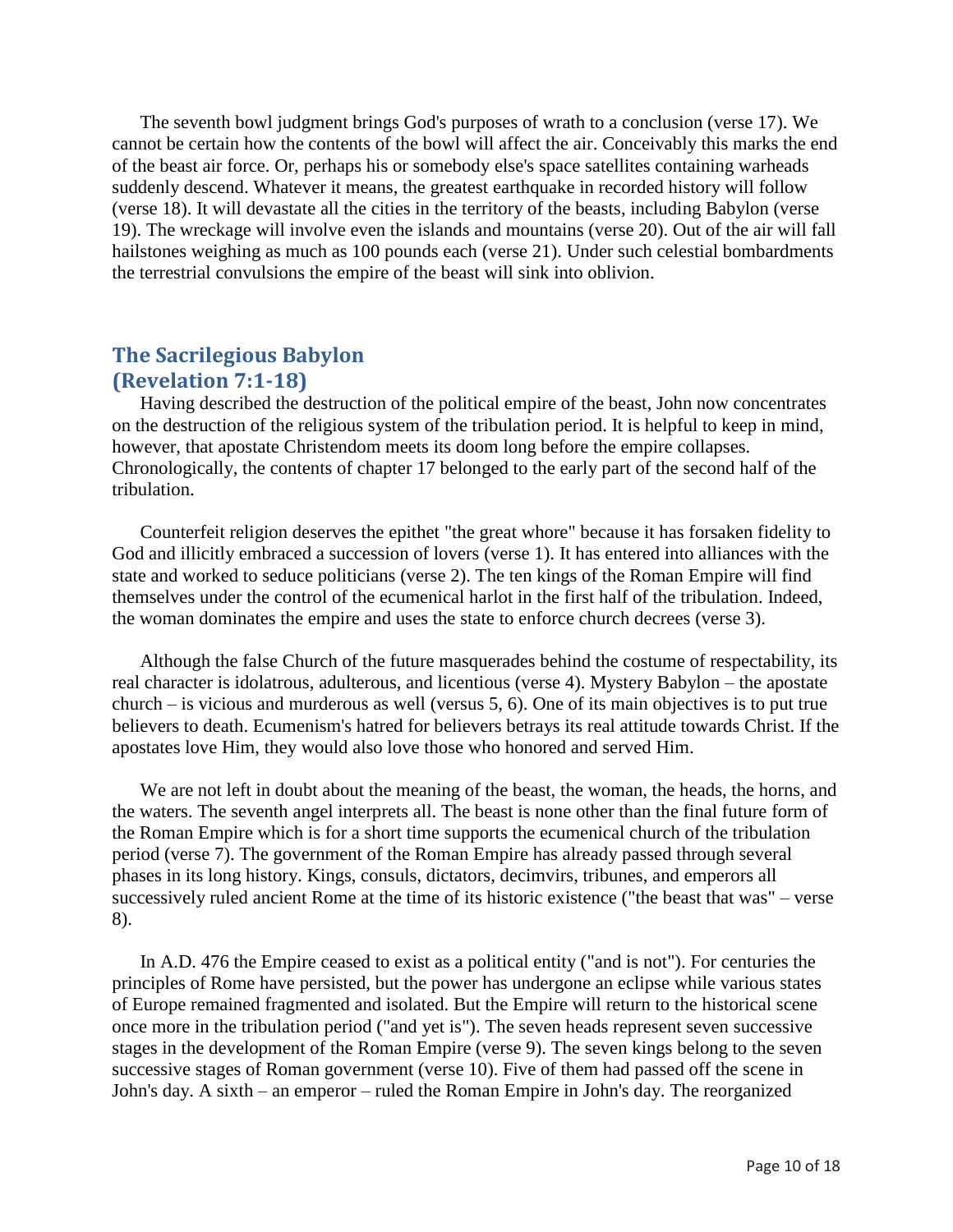Roman Empire, as ruled by the ten kings in the tribulation, will constitute the seventh stage. When the Roman prince moves in to assume absolute power in the middle of the tribulation, the eighth stage will be complete (versus 11-13).

None of the political alignments will help the Roman prince in the long run. When he directs his personal venom towards the Lord Jesus Christ, his end will come suddenly and finally (verse 14). Christ will descend from heaven were they raptured and resurrected church saints and slaughter the combined armies of the beast and the armies of the Orient.

Having anticipated the outcome of the beast career, the angel resumes his description of the beast's activity (versus 16-18). When the Roman prince takes over the whole territory ruled by the ten kings, he will show his contempt for apostate Christendom by stripping religious authorities of their wealth and power (verse 16). God will use the utter disgust of the Roman prince to put an end to the ecumenical church (verse 17).

Much of the same thing will occur in the future that happened in the sixteenth century. Henry the VIII used cardinal Thomas Wolsey's genius to make England a great international power. Later Henry accused Woosley of high treason and had him executed. Then Henry proclaimed himself to be the head of the English church, confiscated the property of the Roman Church, stripped bishops of their power, and also put many Protestant theologians to death. In it all Henry resembles the Roman prince that will dominate politics and religion in the tribulation era.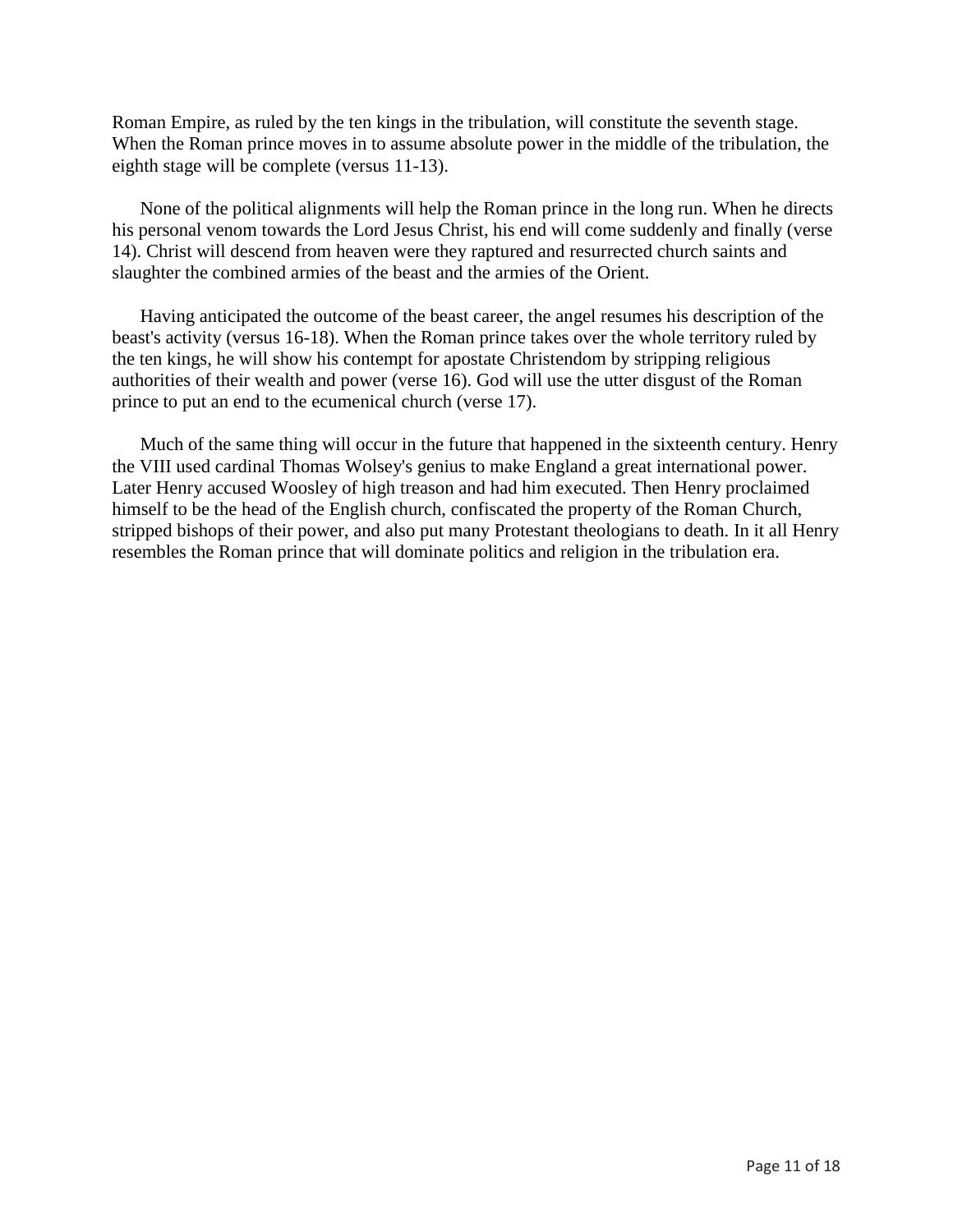# <span id="page-11-0"></span>The Fall of Commercial Babylon (Revelation 18:1-24)

Regardless of how attractive cities may be to us, God takes a dim view of the city, for it represents his center in which man cluster in order to consolidate their strength against God. It is a place where men think they can hide from God amid congestion where they can forget God in the bustle. The city is man's attempt to achieve by cultural emphasis what only God can accomplish by redemptive processes. It is a substitute paradise and a point of unity outside fellowship with God.

Cain along with his descendants, in flagrant disobedience to God, settled in a city – a walled enclosure – in which he felt more secure than in trusting God's promise to protect him from his enemies. The Noachian flood wiped out civilization on a global scale. Soon after the deluge, however, survivors once more defiled God's command to disperse and concentrated their energies on building a commercial empire by means of slave labor (Genesis 10:  $8 - 10$ ). Later the human race migrated to Babel in the land of Shinar where they engaged in a common labor, employed a common language, inhabited a common location (Genesis 11: 1 - 9 ). They, too, defiled the living God.

What had its commencement in genesis will have its conclusion in revelation. Civilization arose in the Mesopotamia valley, and it seems that it will move back to that vicinity where it will sink into oblivion once and for all. Babylon of the future, although probably a literal city to be rebuilt on the Euphrates river, also stands for all godless civilization, culture, politics, society, and government – national and municipal. God intends to bring a dramatic and final end to everything that man develops for the purpose of glorifying and deifying himself.

#### <span id="page-11-1"></span>**Reason for the Fall of Babylon (Revelation 18: 1- 8)**

The opening words of chapter 18, "and after these things", indicates that this section deals with a different set of circumstances from those in chapter 17. Chapter 17 depicts religious Babylon; chapter 18 discusses commercial Babylon. The first fact we learn from the heavenly messenger is that Babylon has at last come to an abrupt end (versus 1, 2). Men have deserted the city and abandon it to demons. The white places are haunted by the impure spirits which wants obsessed if not possessed the residents of the city. The whole area has become a kind of Hell on earth; it is a prison House of vultures. All of these descriptions suggest utter debasement of the once prosperous and magnificent city.

What did Babylon do to deserve such a fate? She corrupted the nations and polluted the kings of the earth (verse 3). Their association with her enabled them to grow fabulously rich, but in the process her "suitors" imbibed her spirit of materialism, commercialism, and imperialism. She commended the God of mammon to her companions, and they worshipped at the shrine. Babylon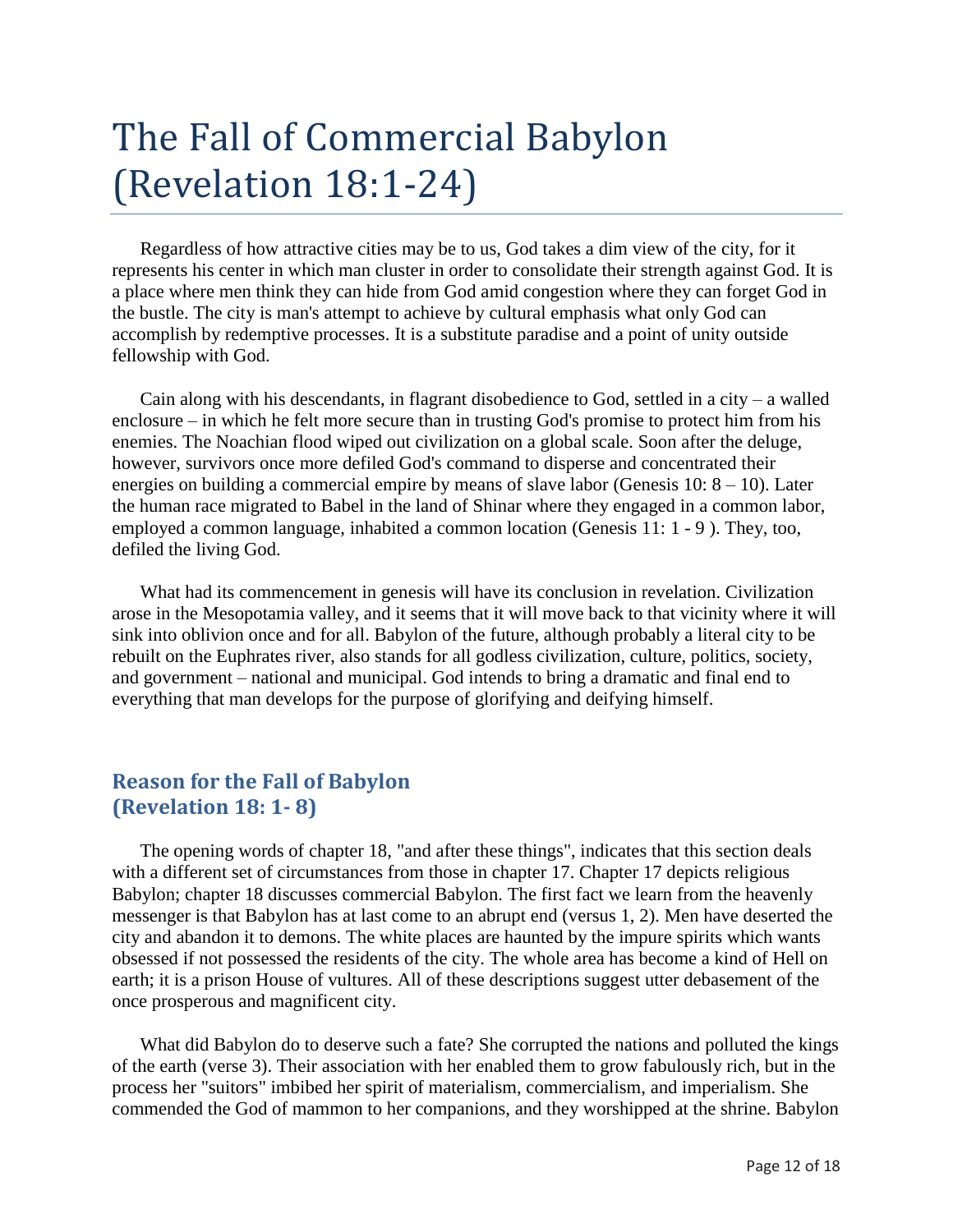seduced them to regard luxury and lasciviousness as the chief aim of life. They were drunk with pretensions and extravagance. In all likelihood, during the last half of the tribulation the cities of the restored Roman Empire and perhaps even the cities of the Far East will depend upon trade with Babylon to enhance their economy. These cities will reflect Babylon's insatiable thirst for monopolies. Babylon will yet become the home of the world bank.

During the 70 years of exile Israelites settled down in Babylon, raise families, engaged in business, and obeyed the laws of the land. When the 70 years expired and Cyrus gave Jews an opportunity to return to Jerusalem, it is not surprising that most of the Jews preferred to remain in Babylon where life was comfortable rather than face the rigorous life of Palestine. In the future many believers will live in Babylon and other cities of the empire of the beast. Their natural impulse will be to remain where they are, but a special summons from God will cause them to evacuate the city lest they be overtaken in the destruction (verse 4). God will not devastate this citadel of commerce until His own people are at a safe distance. God demands complete break of relations with sinful Babylon.

Babylon of the future will consist of a gigantic building program, and endeavor to consolidate all business, and a blasphemous defiance of God. But through her arrogance reaches to the moon, God will bring her down to earth (verse 5). Babylon will eventually get what's coming to her (verse 6). She will get more than a taste of the wine of wrath which she has been supplying to the nation; She will drink the full draw. In all probability God will use the advancing armies of the Orient to destroy Babylon of the future, just as he used Cyrus, a king from the East, to destroy Babylon of the past.

The torment and sorrow of Babylon will be proportionate to her self-glorification. Her debasement will correspond in agree to her elevation. Her poverty will measure up to her poverty. As is the case with all sinners, Babylon will imagine that no change can reverse her position of authority and affluence (verse 7). The thought never occurs to her that she will suddenly be abandoned by her lovers. She rests in a false security, fancying that her lifestyle will be persistent indefinitely. Suddenly God will cut her down (verse 8). The element of surprise will greatly aggravate her misery. "To think I have come to this when I didn't dream such a thing could ever happen!"

#### <span id="page-12-0"></span>**Reaction to the Fall of Babylon (Revelation 18: 9 - 24 )**

Babylon's sudden demise will affect every city in the reorganized Roman Empire and perhaps far beyond those boundaries. It is possible that whatever brings instant catastrophe to Babylon will also reduce other cities of the Middle East to rubble – for instance Tyre, Haifa, Alexandria, and Istanbul. For all we know, the disaster will include also New York, London, Toronto, Paris, Athens, Peking, Tokyo, and San Francisco; for all of these cities in the thousands more belonged to Babylonish commercialism.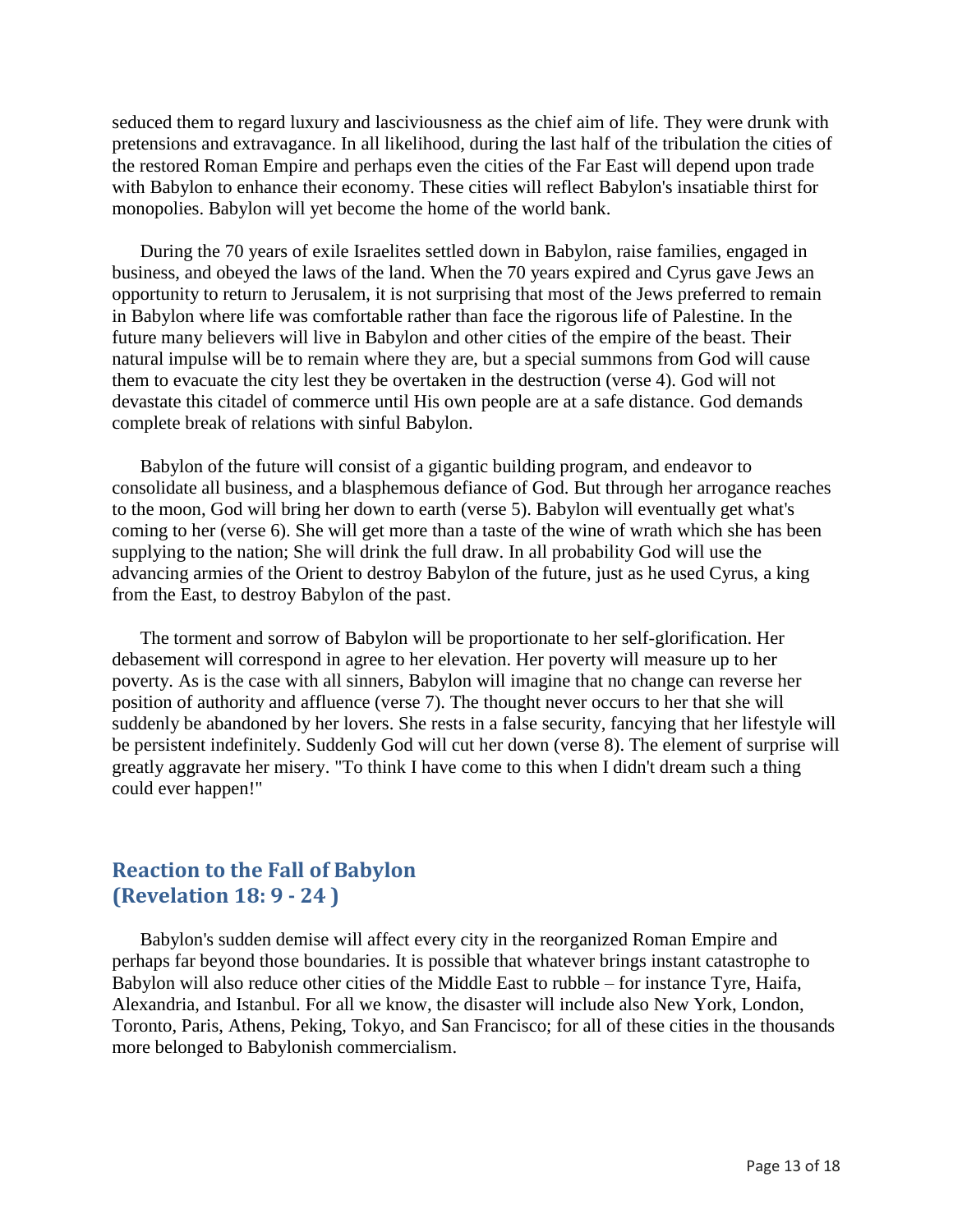The reduction of Babylon to ashes will be felt throughout the length and breadth of the civilized world. Presidents, princess, prime ministers, kings, and dictators alike will grieve over the loss of the main source of their profits (verse 9). Satellites will eventually carry televised reports of the devastation of Babylon, for they shall see the smoke of her burning. Fear of contamination will keep government officials at bay (verse 10). It is not impossible that a hydrogen bomb was destroyed the city. In that case, radiation would make the whole territory inaccessible. It will be too late to send Babylon emergency relief; the kings of the earth can only declare it a disaster area and post notices to keep out.

Merchants and monarchs will mingle their tears (verse 11). Not a soul will remain alive in Babylon to purchase the variety of wares which the manufacturers offer. Granite and gems, cloth and crockery, food and furniture, sheep and slaves – these luxuries or necessities are of no more use to the residents of Babylon now (versus 12-14 ). In the early judgments of the tribulation the rich did not feel the effects (6:6b). The oil and the wine were exempt from damage. In the judgment of Babylon, however, the affluent are the special objects of crap God's wrath. Everything they lusted for now slipped through their grasp Bing fingers (verse 14). All dissolves in one infernal judgment, and the businessmen of the earth are instantly deprived of their lucrative market. Their lamentations bespeaks of the sorrow they feel for themselves at losing Babylon's trade (verse 16). What especially dumb founds them is that such a calamity could occur so suddenly and unexpectedly (verse 17a).

The monarchs and merchants are not alone in their anguish. Mariners are also stricken to grief (verse 17b). Ship owners, captains, sailors, passengers, dockmen – all who contribute to the maritime industry – bewail the loss of Babylon from their vantage point at sea or down the river Euphrates. They exhibit their frenzy of despair by beating their breasts and throwing dirt in the air (verse 19). They acknowledge that they have never heard of any destruction so thorough, on so large scale, or so quick.

The one company that rejoices over the fall of Babylon is the family of Saints in heaven (verse 20). In destroying Babylon, God will avenge those whom the Babylonish world power persecuted and murdered. They had suffered violently at Babylon's hand, now God recompenses Babylon by delivering it into the hands of the violent. It is an abiding principle of God's government that those who live by the sword will die by the sword. The action of Babylon against believers of the tribulation period will be the last instance in which the kingdom of God suffers violence at the hands of wicked men (Matthew 11:12). After Babylon's fall the kingdom will come to earth, and all opposition will terminate.

With a giant stone tide to her neck Babylon will plummet to the briny deep where her body will be never recovered. The city that provided musical and chorographical entertainment for myriads of tourists will be dead silent (verse 22). Not a single artist will remain in the city. Domestic and social life will cease (verse 23). The drug culture will at last disappear from the scene. The blood of men and women and boys and girls who became the sacrificial victim of Babylon's fanatical hatred will testify against Babylon crimes in the day of judgment (verse 24). That blood will cry out until God visits the world system in vengeance and punishes the bloodguilty culprit.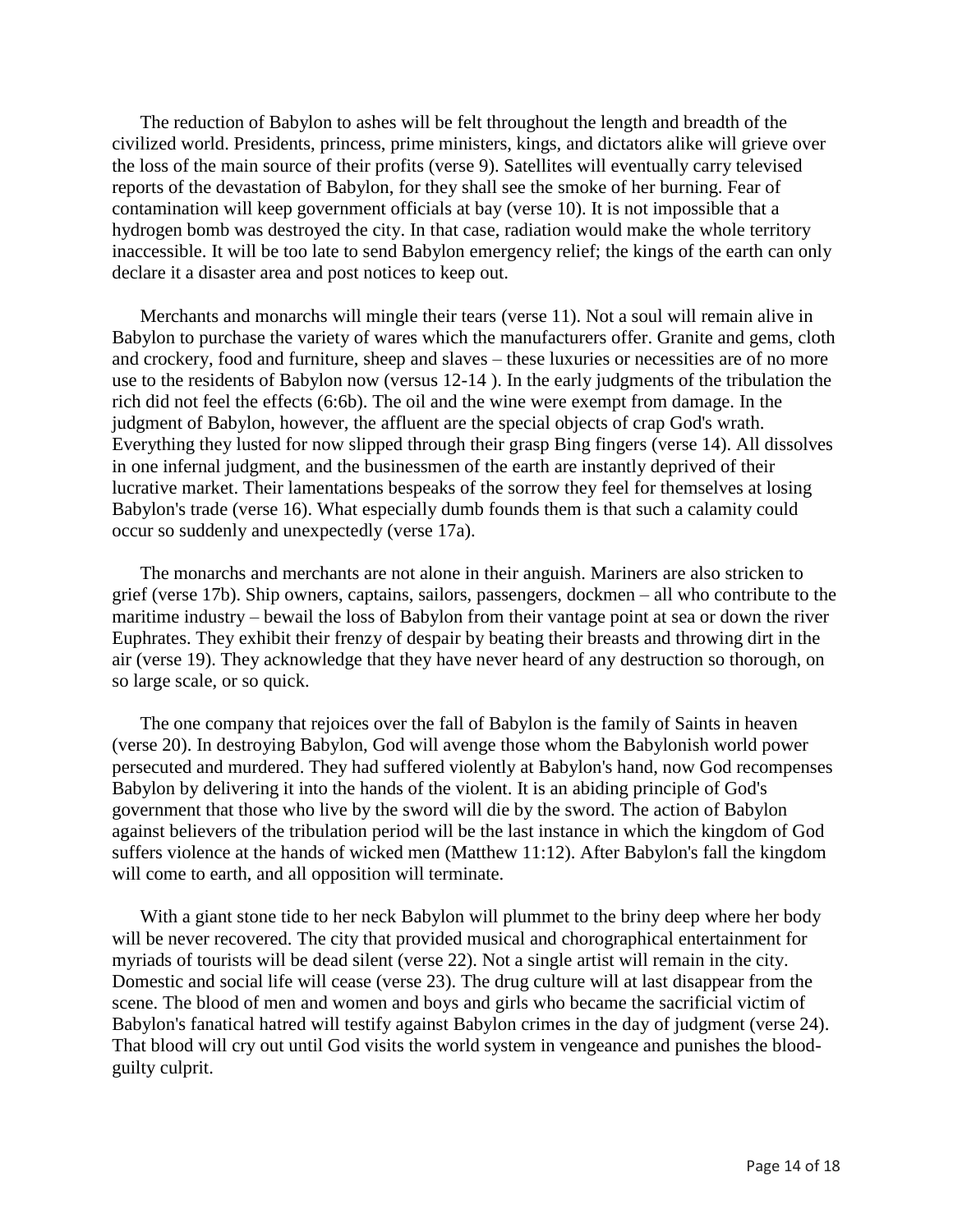Although many Bible teachers argue that Babylon is only a symbol of God-defying world government and that the prophecies of a destruction of literal Babylon were fully fulfilled in the time of Cyrus and shortly thereafter, it is difficult, if not impossible, to find in history a destruction of Babylon that fully fits the destruction Isaiah 13 predicts. Isaiah distinctly puts the time of the disaster in the day of the Lord (verse 9) – the tribulation. The meteorological phenomena of verse ten did not accompany the historical destruction of Babylon. Furthermore the past destruction of Babylon did not resemble the destruction of Sodom and Gomorrah, as verse nineteen requires.

But the future destruction of Babylon, as described in revelation 18: 21 - 24, certainly corresponds to what occurred to the wicked cities of the plain. Isaiah's prophecy requires that no inhabitant ever again dwell in Babylon after its destruction. But after its destruction in the past, people lived in Babylon at least until the nineteenth century A.D. After the future destruction of Babylon in the tribulation period, of course, the area will never again support a populace. The final and full fulfillment of the Old Testament prophecies about the fallen Babylon awaits the tribulation period when the city of Babylon will be rebuilt on the Euphrates River and later destroyed.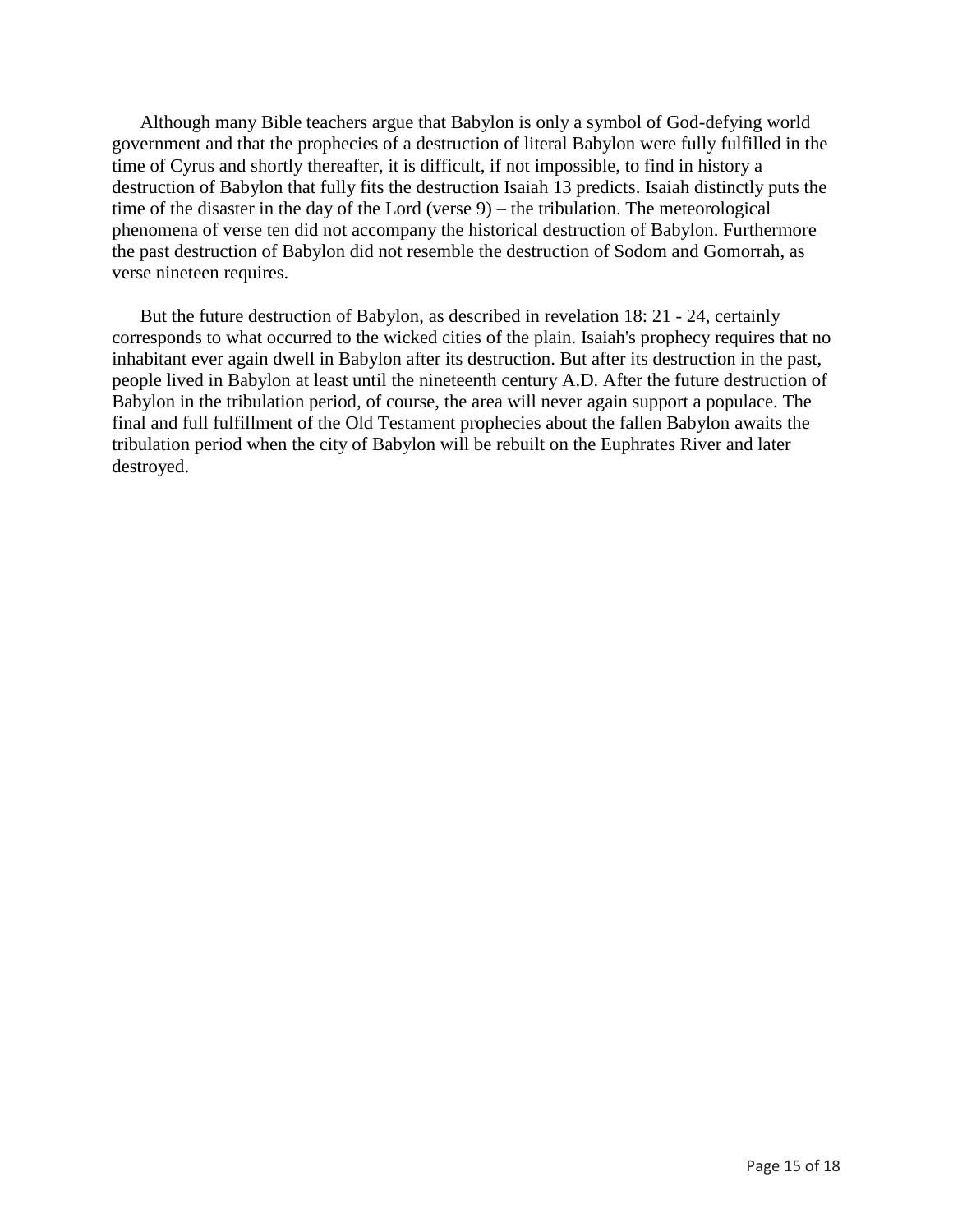# <span id="page-15-0"></span>A Summary of Final Events

The view which teaches that Christ will return to earth, banish evil, and begin a new social order is not only an optimistic view but a biblical view of history. Premillennialists believe that the preaching of the gospel will never gradually conquer the world. They know from scripture and experience that apostasy will increase, that wicked men will "wax worse and worse," and that morality will decline even though great advances will come in science and technology.

Premillennialists believe that Christ is the Lord of history and that he will triumph over the forces of evil in history. They hold that the coming of a 1000-year reign of Christ is only logical goal of history. The millennial reign of Christ is the crowning dispensation of God's purposes for man and earth. At that time Christ will be vindicated in history.

#### <span id="page-15-1"></span>**Premillennial Events (Revelation 19:1 – 20:6)**

The Hallelujah Chorus celebrates the destruction of the whole Babylonish system and the dawning of the millennial age (versus 1-6). Four times in this passage the word "alleluia" occurs. This song celebrates the deliverance of the tribulation saints from their enemies (verse 1). The scene is Heaven. The singers include tribulation martyrs, the church saints, and the four living creatures (verse 4). God is the sole object of their worship. The heavenly company praise Him for what He is and for what He has done. He is altogether true and righteous; He has destroyed Babylon and thus avenged the tribulation martyrs (verse 2). What he has done to Babylon is evidence of his perfect justice. The continual smoke of Babylon will be an ever-present reminder to the millennial populace of the consequences of defying a holy God (verse 3).

The harlot church of the beast and the chaste virgin-bride of Christ cannot coexist in earth's golden age, so the great horror must be removed from the scene before the wife of the lamb can come forth in her coronation robes. The forthcoming marriage festival is cause for thanksgiving (verse 7). The bridegroom with His bride will come from the private marriage ceremony in Heaven to the public marriage celebration on earth. Saved Jewish tribulation survivors will act as ladies in waiting to the bride at the reception. Saved Gentile tribulation survivors will act as servants at this occasion. All unsaved Jews and Gentiles will be barred entrance to the wedding feast; in fact, Christ will cast them into hades before the celebration begins.

The bride is all glorious within. She is without spot or wrinkle or any such thing (verse 8). Both her standing in righteousness and her state are "granted" – that is, a gift of grace. By grace God clothes every believer in the righteousness of Christ positionally and instantly; by grace God produces Christlikeness in every believer practically and progressively. That divine work will not cease until God presents us to Christ at the wedding ceremony in Heaven.

Those who receive invitations to the marriage feast are a group quite distinguishable from the bride wife (verse 9). The bride does not need an invitation to her own reception. All of the Saints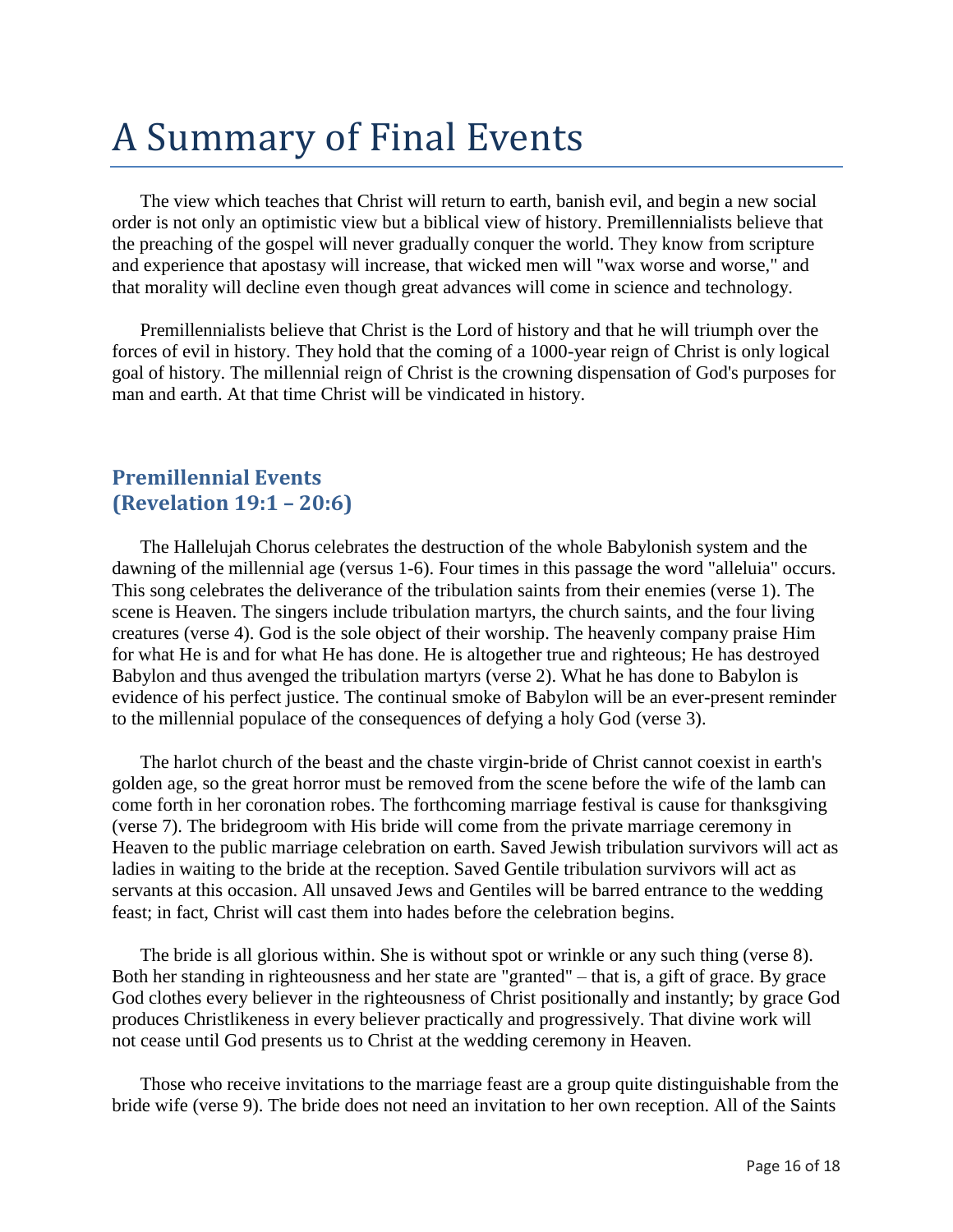of all the ages belong to the family of God, but the members of this family are not related to Christ in precisely the same way. The relationship between Christ and his church is unique for intimacy. The church alone is the bride and body. Israel was related to God as the wife of Jehovah. That wife entered into adulterous relations with other lovers and thus repudiated her marriage status. Eventually God will cleanse Israel and restore her to His good graces. The church, however, must never be identified with Israel. The church is not an adulterous wife who will be reinstated in favor; the church is a chaste virgin, unsullied and unsoiled.

Contrary to our modern custom to give special attention to the bride, the Word of God focuses the interest of all upon the bridegroom. He will be the chief attraction at the wedding ritual and the reception which follows. Christ Himself is the very heart of prophecy. Prophetic Scripture unfolds the loveliness of Christ (verse 10). He is worthy of all the honors. True prophecy always bears witness to His sovereignty, His sinlessness, His Saviorhood, and His substitutionary sacrifice for our sins.

In vision John sees the gates of heaven thrown open so that the celestial armies can exit (verse 11). The Commander-in-Chief appears astride a white charger – emblematic of His conquering power. He will wage a legal and justifiable war against the enemies of His government. In His truthfulness and faithfulness Christ will prove Himself a drastic contrast to the antichrist.

The second advent of Jesus Christ will settle earth's destiny for 1,000 years. He will reveal Himself as a universal warrior, governor, and judge. His enemies cannot escape His all surging eye (verse 12). Every form of human government will come under His authoritative sway. At the same time Jesus every knee will bow and every tongue will confess that He is the Lord of history as well as sub Ruler of eternity. In the exercise of his governmental powers, Christ will bring to public attention qualities of His person hitherto hidden in his own inscrutable being. Every opposing force will fill the fury of His wrath (verse 13). The same word which brought worlds into being and sustains them in their orbital flight will slay the wicked. In all that he does Christ is the communicator of the nature and purposes of the Father.

Christ is the Captain of the Lord's host. Angelic squadrons will accompany Him in His dissent from outer space (verse 14). The angels that had no permission to rescue Christ from the cross will now arrive en masse to deliver earth from the clutches of Satan and to purge sinners out of it. In the process Enoch's ancient prophecy will be fulfilled as reported by Jude, verses 14, 15.

The word which proceeds from the mouth of Christ suggests immediate and incisive judgment. The rod of iron conveys the thought of inflexible and invincible rule. The winepress is an emblem of Christ extreme wrath. These figures all contradict modern notions about the "man upstairs" who indulgently overlooks the frailties of man. Our God will display not only His wrath but the fierceness of His wrath. Not a single rival will remain to contest his supremacy (verse 16). He alone will have the title of universal dominion.

Birds of prey will have a banquet the like of which surpasses anything else in the world of nature (verse 17). In advance of the slaughter of the armies of the earth, vultures will gather in